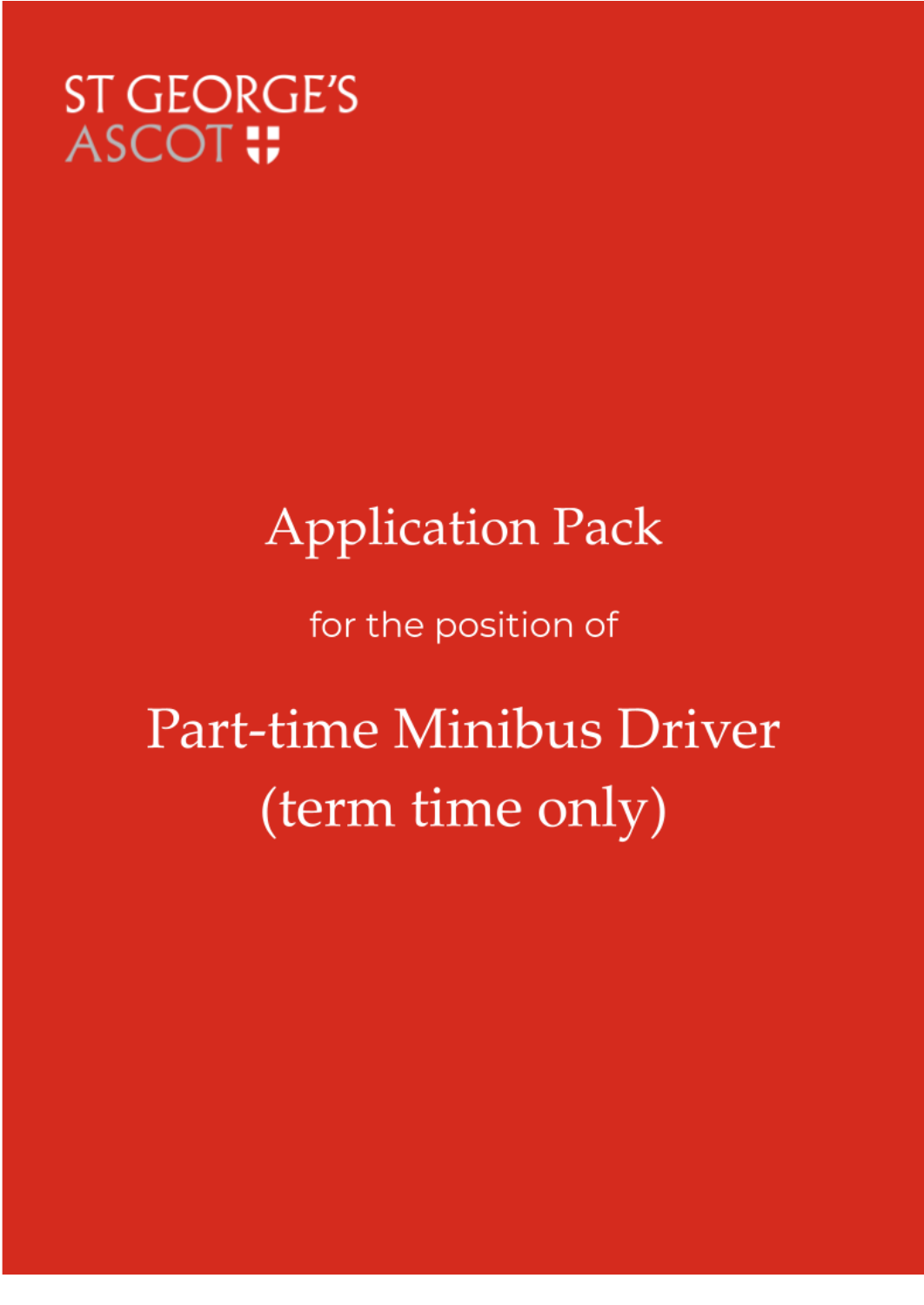#### **About St George's**

#### **Capable, Confident, Connected**

St George's is an independent boarding and day school with approximately 270 pupils aged from 11-18 years about 45% of whom are boarders (both full and tailored) and with a Sixth Form of approximately 80 pupils.

We are a welcoming school with a warm sense of community. Visitors are impressed by our facilities within a beautiful setting and the ambition of our educational provision, but most of all they are delighted by the girls who are truly special.

Our unique extended day allows all girls the time and space to foster confidence, independence and academic curiosity through our Connected Curriculum, which provides a future-facing education exclusively for girls in a world that was not designed for girls. The Connected Curriculum is an extra programme for study and enjoyment that introduces the girls to contemporary subjects and topics, through speakers, workshops, classes and visits.

Our academic results are impressive, with the 'value-added' in public examinations a real strength. We understand how girls learn effectively and we regularly add at least one grade higher at GCSE and A Level than baseline testing would suggest. Our pupils achieved the following results in 2021:

A Level: 77% A\*-A, 100% pass rate, GCSE: 60% 9/8 , 78% 9-7, 100% 9-4

Over the past two years at GCSE, St George's has been placed in the top 5 to 10% of schools nationally for value added.

St George's offers an education that is grounded, relevant and fosters employability.

The school operates as an Educational Trust administered by a Board of Governors, is a member of the Girls' Schools Association (GSA), Boarding Schools Association (BSA), and is ISC accredited.

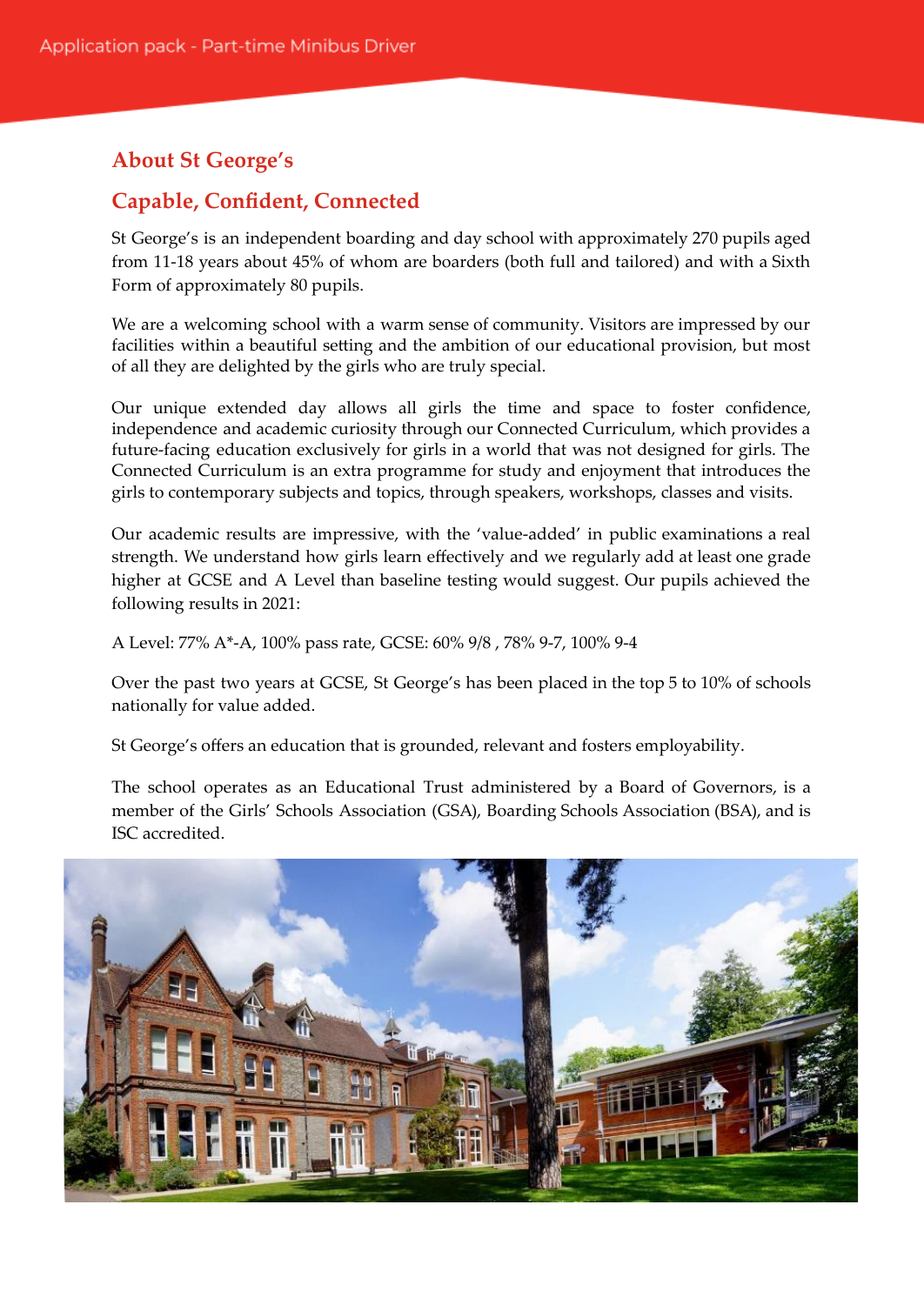#### **Our location**

The School is approximately 25 miles west of central London, on a beautiful, leafy 30 acre site, within walking distance of Ascot High Street. We are close to Windsor, Eton and Bracknell and equidistant from the M3 and M4 motorways. Ascot High Street can be reached on foot in five minutes while Ascot Railway Station is less than a mile away.

All facilities are on site and include, amongst others, a state-of-the-art 350 seat theatre, three boarding houses, a sports hall, squash courts and gym/dance studio, spacious library, Science centre, photographic, textiles and art studios, 6 floodlit netball/tennis courts, extensive grass sports pitches and a new 25m 6 lane indoor swimming pool.



#### **The Role**

St George's School operates a small fleet of minibuses providing services to a number of home county locations. This is a newly created post to help the School with an expanding day market. The responsibilities of the role are:

- To safely transport pupils to and from School, mornings and evenings, Monday to Friday, term time only;
- To undertake pre-journey checks on the vehicle and report any defects;
- To ensure that pupils are accounted for on each journey;
- To be aware and comply with the protocols and procedures in the event of an emergency/breakdown;
- To contribute to the risk assessment process in liaison with the line manager.

Required competencies to meet the insurance and licence requirements:

- Aged 21 or over to comply with insurance requirements;
- 'Clean' full driving licence;
- Minimum of two years' driving experience;
- D1 qualified (Driving Licences awarded on or after 1 January 1997, will need D1 entitlement).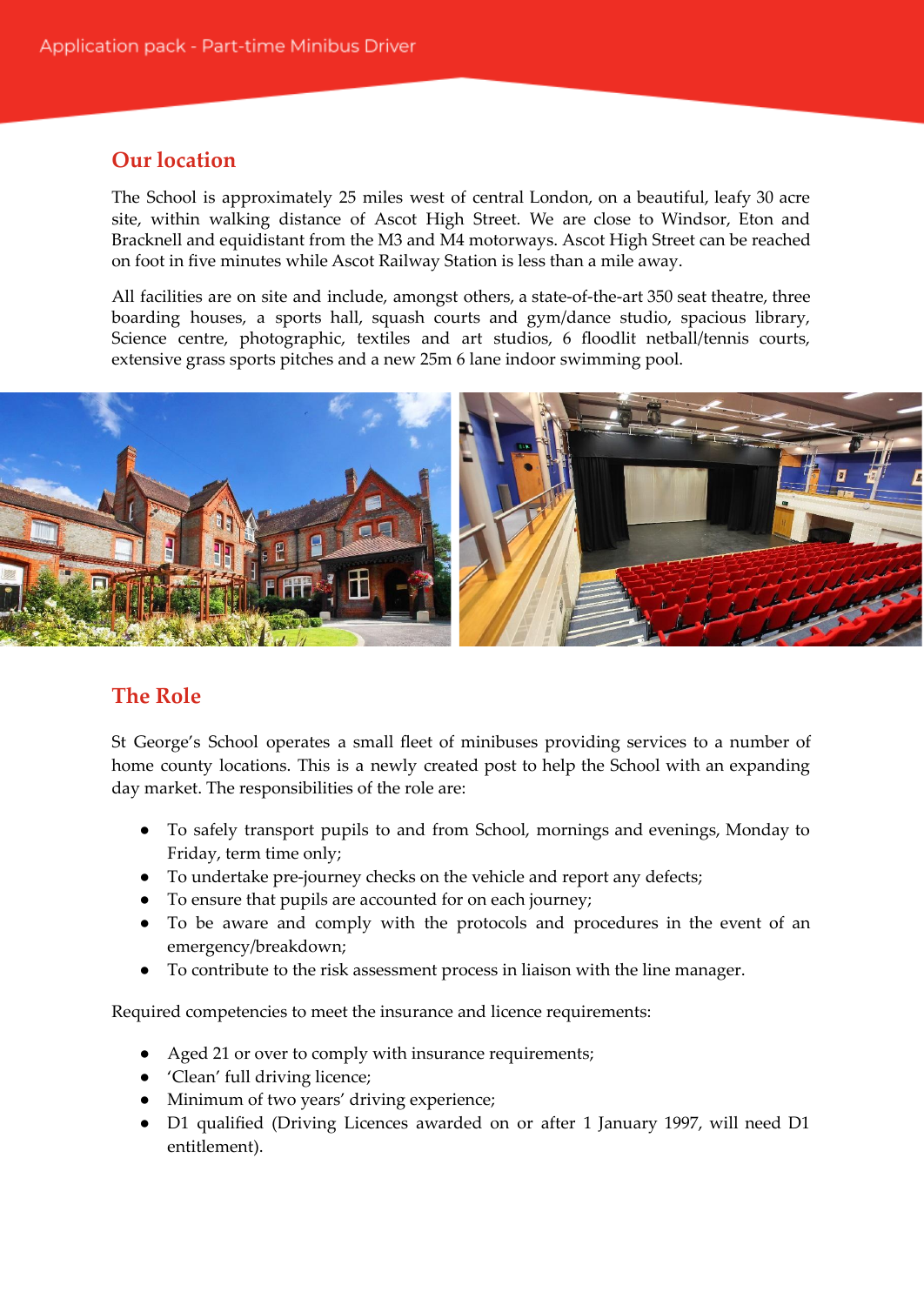#### **Person Specification**

- To be able to communicate clearly and confidently with pupils and parents;
- To understand and comply with the statutory guidance regarding travel safety, together with relevant School policies in relation to the health and safety of pupils.
- To be reliable and punctual;
- To be flexible in responding to the needs of the School.

#### **Salary and Benefits**

- a. **Start date:** Mid April
- **b. Normal Hours of Work:** These are term time only positions; The normal hours of work will be:

#### **Monday to Friday evening Driver:**

Monday to Thursday: 6.00pm - 8.00pm (approx) & Friday 3.30pm - 6.00pm (approx.)

**London Route (Friday evening only):** 3.30pm - 8.00pm (approx)

Other duties may include ad hoc trips for School (possibly all day), service, maintenance and valeting for the fleet. The above hours are dependent on the route and the School requirements.

- c. **Remuneration:** The current hourly rate for this position will be £14.50. This includes an element to cover statutory holiday pay.
- d. **Probationary and Notice Periods:** The first year of employment will be a probationary period. During this period, performance and conduct will be monitored. The School may extend the probationary period at its discretion. In the probationary period, the notice required to terminate the employment will be one week, increasing to six weeks by either side on the successful completion of the probationary period.
- e. **Pension:** The successful candidate will not be eligible to be auto-enrolled into the School's pension scheme at this time.
- f. **Benefits:** St George's offers free parking on site. Staff are able to use the School's sports facilities at allocated times.

#### **The Process**

Letters of application together with the completed application form (available to download from the School website) should be addressed to Ms Jo Quinn, Operations Manager and emailed to [recruitment@stgeorges-ascot.org.uk.](mailto:recruitment@stgeorges-ascot.org.uk)

Any queries about this post made be made in the first instance to the Resources Officer, Mrs Teresa Barber, on 01344 629979 or by email to tbarber@stgeorges-ascot.org.uk